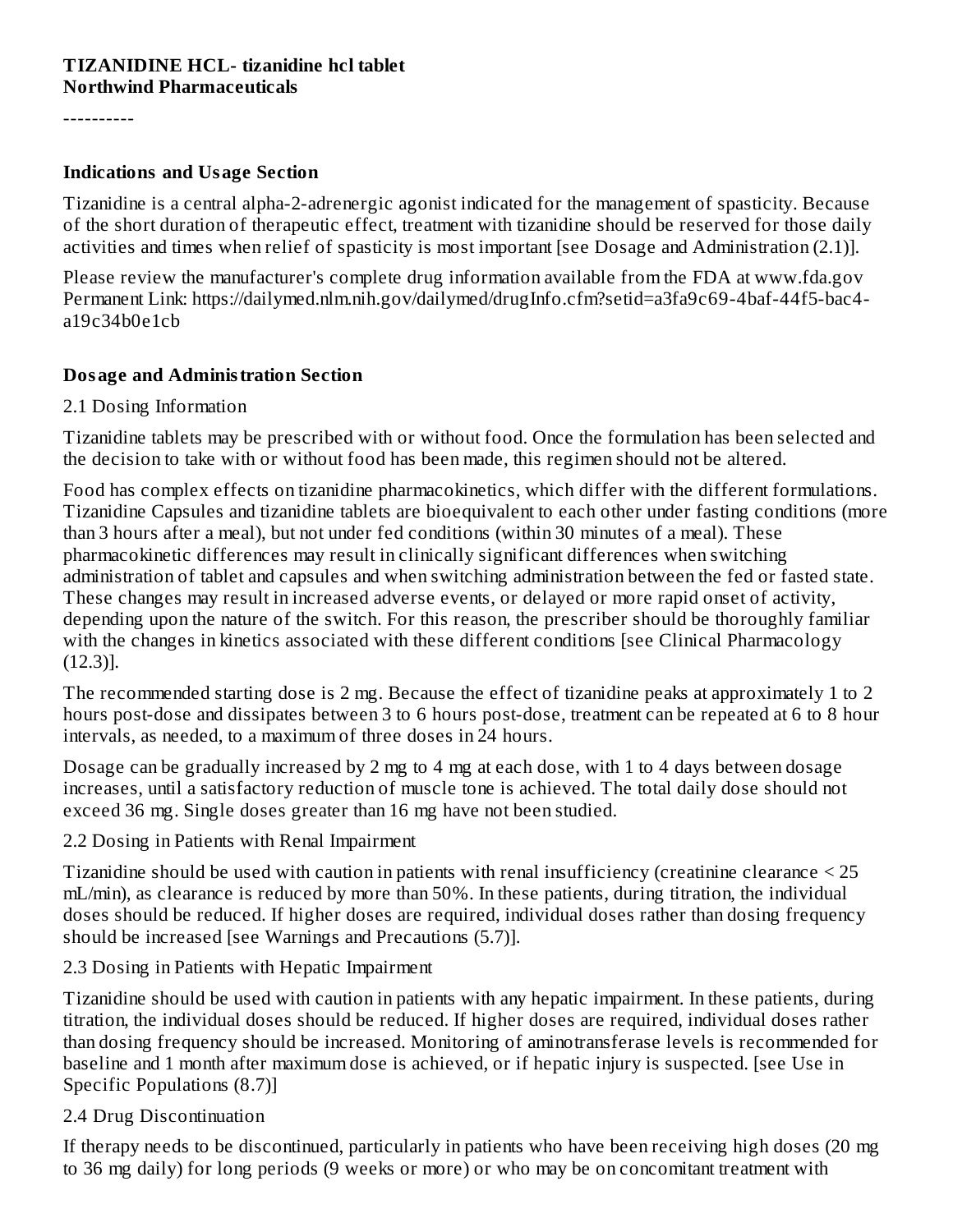narcotics, the dose should be decreased slowly (2 mg to 4 mg per day) to minimize the risk of withdrawal and rebound hypertension, tachycardia, and hypertonia [see Drug Abuse and Dependence (9.3)].

Please review the manufacturer's complete drug information available from the FDA at www.fda.gov Permanent Link: https://dailymed.nlm.nih.gov/dailymed/drugInfo.cfm?setid=a3fa9c69-4baf-44f5-bac4 a19c34b0e1cb

## **Dosage Form and Strengths Section**

**Tablets** 

Tizanidine tablets 2 mg are white to off-white, round, flat, bevel edged uncoated tablets debossed with "U" and "168" on one side and bisecting score on other.

Tizanidine tablets 4 mg are white to off-white, round, flat, bevel edged uncoated tablets debossed with "U" and "169" on one side and quadrisecting score on other.

Please review the manufacturer's complete drug information available from the FDA at www.fda.gov Permanent Link: https://dailymed.nlm.nih.gov/dailymed/drugInfo.cfm?setid=a3fa9c69-4baf-44f5-bac4 a19c34b0e1cb

## **Contraindications Section**

Tizanidine is contraindicated in patients taking potent inhibitors of CYP1A2, such as fluvoxamine or ciprofloxacin [see Drug Interactions (7.1, 7.2)].

Please review the manufacturer's complete drug information available from the FDA at www.fda.gov Permanent Link: https://dailymed.nlm.nih.gov/dailymed/drugInfo.cfm?setid=a3fa9c69-4baf-44f5-bac4 a19c34b0e1cb

## **Warnings and Precautions Section**

## 5.1 Hypotension

Tizanidine is an α2-adrenergic agonist that can produce hypotension. Syncope has been reported in the post marketing setting. The chance of significant hypotension may possibly be minimized by titration of the dose and by focusing attention on signs and symptoms of hypotension prior to dose advancement. In addition, patients moving from a supine to fixed upright position may be at increased risk for hypotension and orthostatic effects.

Monitor for hypotension when tizanidine is used in patients receiving concurrent antihypertensive therapy. It is not recommended that tizanidine be used with other  $\alpha$ 2-adrenergic agonists. Clinically significant hypotension (decreases in both systolic and diastolic pressure) has been reported with concomitant administration of either fluvoxamine or ciprofloxacin and single doses of 4 mg of tizanidine. Therefore, concomitant use of tizanidine with fluvoxamine or with ciprofloxacin, potent inhibitors of CYP1A2, is contraindicated [see Contraindications (4) and Drug Interactions (7.1, 7.2)].

### 5.2 Risk of Liver Injury

Tizanidine may cause hepatocellular liver injury. Tizanidine should be used with caution in patients with any hepatic impairment. Monitoring of aminotransferase levels is recommended for baseline and 1 month after maximum dose is achieved, or if hepatic injury is suspected. [see Dosage and Administration (2.3) and Use in Specific Populations (8.7)]

### 5.3 Sedation

Tizanidine can cause sedation, which may interfere with everyday activity. In the multiple dose studies,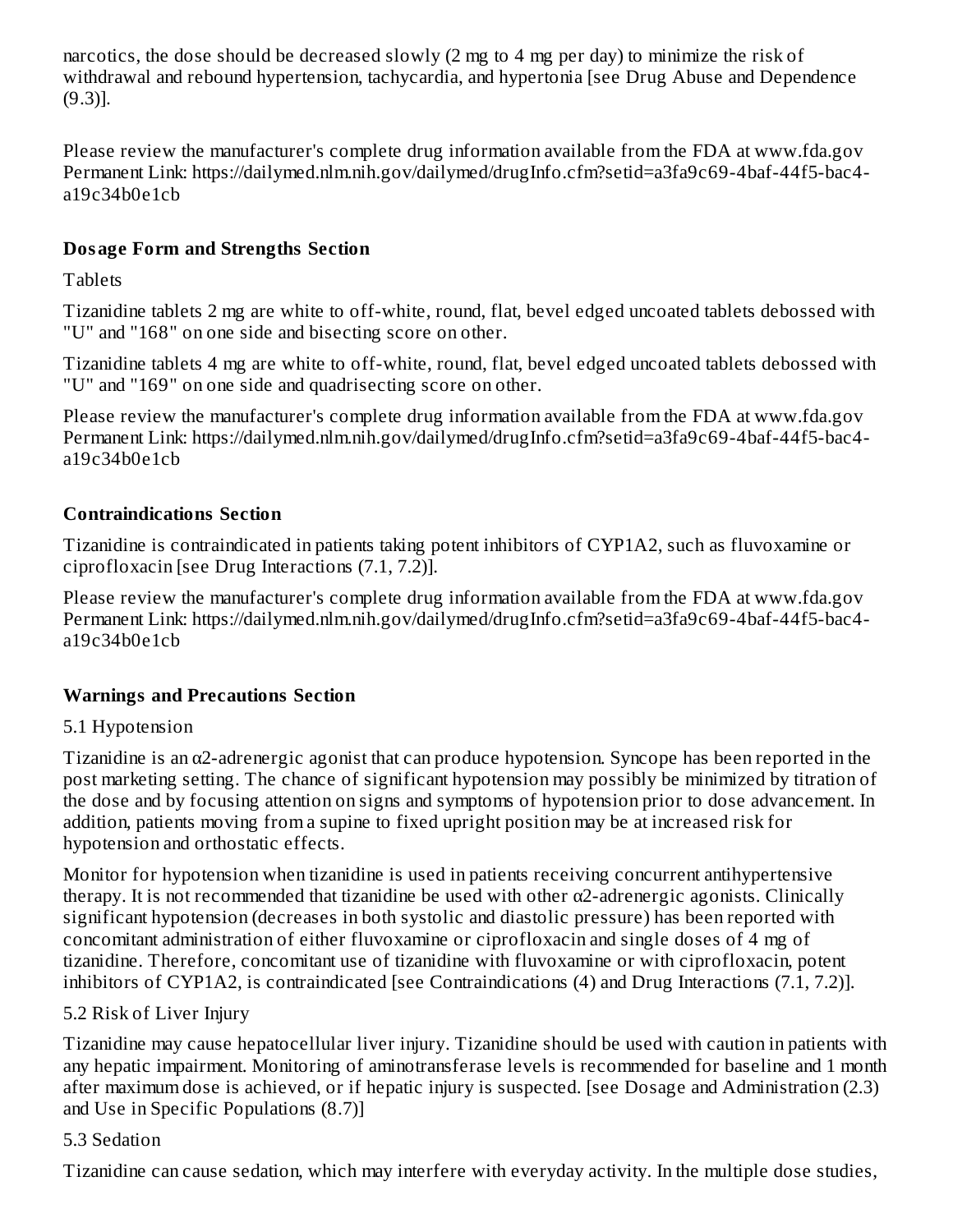the prevalence of patients with sedation peaked following the first week of titration and then remained stable for the duration of the maintenance phase of the study. The CNS depressant effects of tizanidine with alcohol and other CNS depressants (e.g., benzodiazepines, opioids, tricyclic antidepressants) may be additive. Monitor patients who take tizanidine with another CNS depressant for symptoms of excess sedation. [see Drug Interactions (7.5, 7.6)]

#### 5.4 Hallucinosis/Psychotic-Like Symptoms

Tizanidine use has been associated with hallucinations. Formed, visual hallucinations or delusions have been reported in 5 of 170 patients (3%) in two North American controlled clinical studies. Most of the patients were aware that the events were unreal. One patient developed psychosis in association with the hallucinations. One patient among these 5 continued to have problems for at least 2 weeks following discontinuation of tizanidine. Consider discontinuing tizanidine in patients who develop hallucinations.

#### 5.5 Interaction with CYP1A2 Inhibitors

Because of potential drug interactions, tizanidine is contraindicated in patients taking potent CYP1A2 inhibitors, such as fluvoxamine or ciprofloxacin. Adverse reactions such as hypotension, bradycardia, or excessive drowsiness can occur when tizanidine is taken with other CYP1A2 inhibitors, such as zileuton, fluoroquinolones other than ciprofloxacin (which is contraindicated), antiarrythmics (amiodarone, mexiletine, propafenone), cimetidine, famotidine, oral contraceptives, acyclovir, and ticlopidine ). Concomitant use should be avoided unless the necessity for tizanidine therapy is clinically evident. In such a case, use with caution. [see Drug Interactions (7.3) and Clinical Pharmacology (12.3)]

#### 5.6 Hypersensitivity Reactions

Tizanidine can cause anaphylaxis. Signs and symptoms including respiratory compromise, urticaria, and angioedema of the throat and tongue have been reported. Patients should be informed of the signs and symptoms of severe allergic reactions and instructed to discontinue tizanidine and seek immediate medical care should these signs and symptoms occur. [see Contraindications (4)]

### 5.7 Increased Risk of Adverse Reactions in Patients with Renal Impairment

Tizanidine should be used with caution in patients with renal insufficiency (creatinine clearance < 25 mL/min), as clearance is reduced by more than 50%. In these patients, during titration, the individual doses should be reduced. If higher doses are required, individual doses rather than dosing frequency should be increased. These patients should be monitored closely for the onset or increase in severity of the common adverse events (dry mouth, somnolence, asthenia and dizziness) as indicators of potential overdose. [see Dosage and Administration (2.2) and Use in Specific Populations (8.6)]

#### 5.8 Withdrawal Adverse Reactions

Withdrawal adverse reactions include rebound hypertension, tachycardia, and hypertonia. To minimize the risk of these reactions, particularly in patients who have been receiving high doses (20 to 28 mg daily) for long periods of time (9 weeks or more) or who may be on concomitant treatment with narcotics, the dose should be decreased slowly (2 to 4 mg per day). [see Dosage and Administration (2.2)]

Please review the manufacturer's complete drug information available from the FDA at www.fda.gov Permanent Link: https://dailymed.nlm.nih.gov/dailymed/drugInfo.cfm?setid=a3fa9c69-4baf-44f5-bac4 a19c34b0e1cb

#### **Advers e Reactions Section**

The following adverse reactions are described elsewhere in other sections of the prescribing information:

Hypotension [see Warnings and Precautions (5.1)]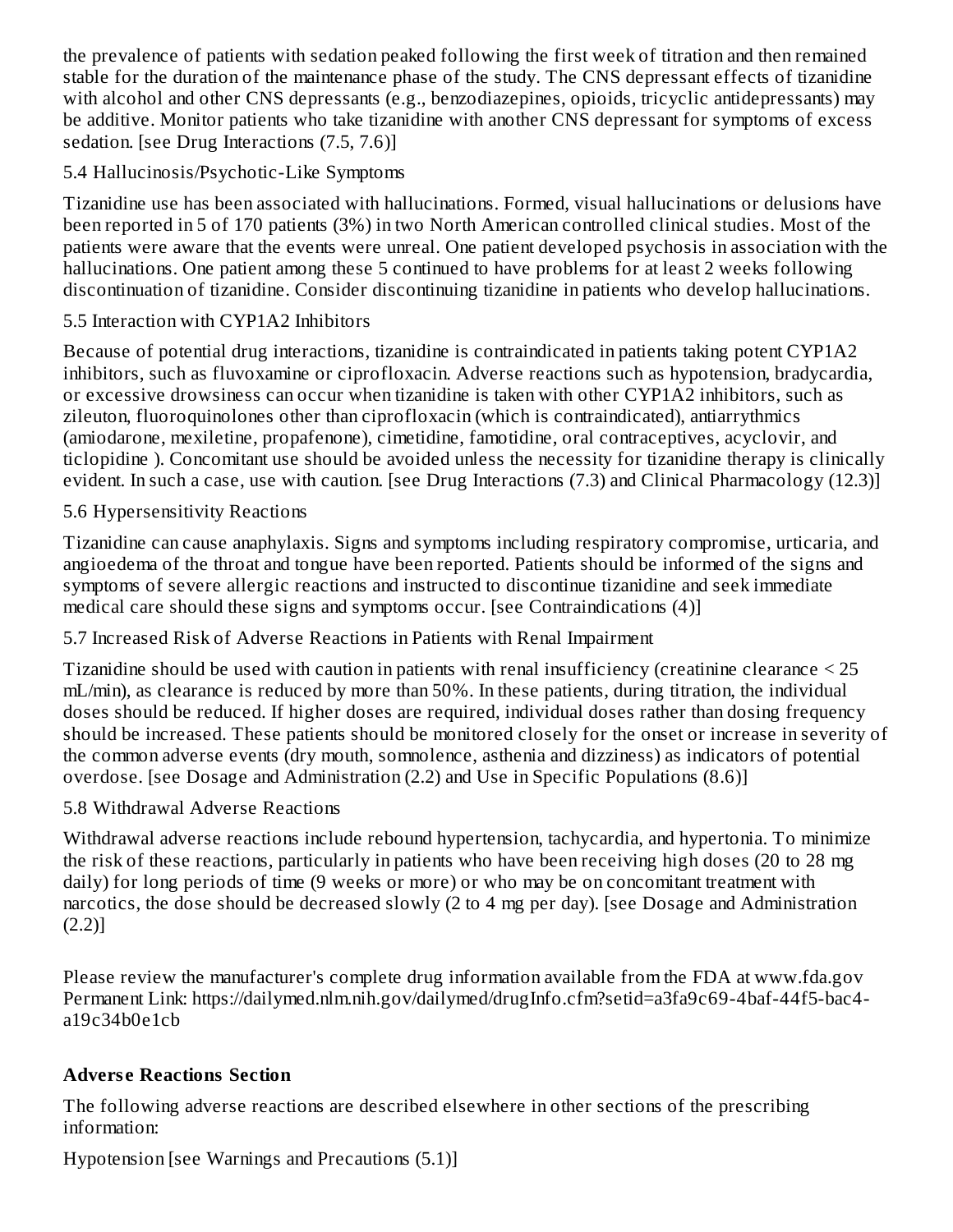Liver Injury [see Warnings and Precautions (5.2)] Sedation [see Warnings and Precautions (5.3)] Hallucinosis/Psychotic-Like Symptoms [see Warnings and Precautions (5.4)] Hypersensitivity Reactions [see Warnings and Precautions (5.6)]

#### 6.1 Clinical Trials Experience

Because clinical studies are conducted under widely varying conditions, adverse reaction rates observed in the clinical studies of a drug cannot be directly compared to rates in the clinical studies of another drug and may not reflect the rates observed in clinical practice.

Three double-blind, randomized, placebo controlled -clinical studies were conducted to evaluate the effect of tizanidine on spasticity control. Two studies were conducted in patients with multiple sclerosis and one in patients with spinal cord injury. Each study had a 13-week active treatment period which included a 3-week titration phase to the maximum tolerated dose up to 36 mg/day in three divided doses, a 9-week plateau phase where the dose of tizanidine was held constant and a 1-week dose tapering. In all, 264 patients received tizanidine and 261 patients received placebo. Across the three studies patient ages ranged from 15–69 years and 51.4 percent were women. The median dose during the plateau phase ranged from 20–28 mg/day.

The most frequent adverse reactions reported in multiple dose, placebo-controlled clinical studies involving 264 patients with spasticity were dry mouth, somnolence/sedation, asthenia (weakness, fatigue and/or tiredness) and dizziness. Three-quarters of the patients rated the events as mild to moderate and one-quarter of the patients rated the events as being severe. These events appeared to be dose related.

Table 1 lists signs and symptoms that were reported in greater than 2% of patients in three multiple dose, placebo-controlled studies who received tizanidine where the frequency in the tizanidine group was greater than the placebo group. For comparison purposes, the corresponding frequency of the event (per 100 patients) among placebo treated patients is also provided.

Table 1: Multiple Dose, Placebo-Controlled Studies—Frequent (>2%) Adverse Reactions Reported for Which Tizanidine Tablets Incidence is Greater than Placebo

\*(weakness, fatigue, and/or tiredness) Event Placebo  $N = 261$ % Tizanidine Tablet  $N = 264$ % Dry mouth 10 49 Somnolence 10 48 Asthenia\* 16 41 **Dizziness** 4 16 UTI 7 10 Infection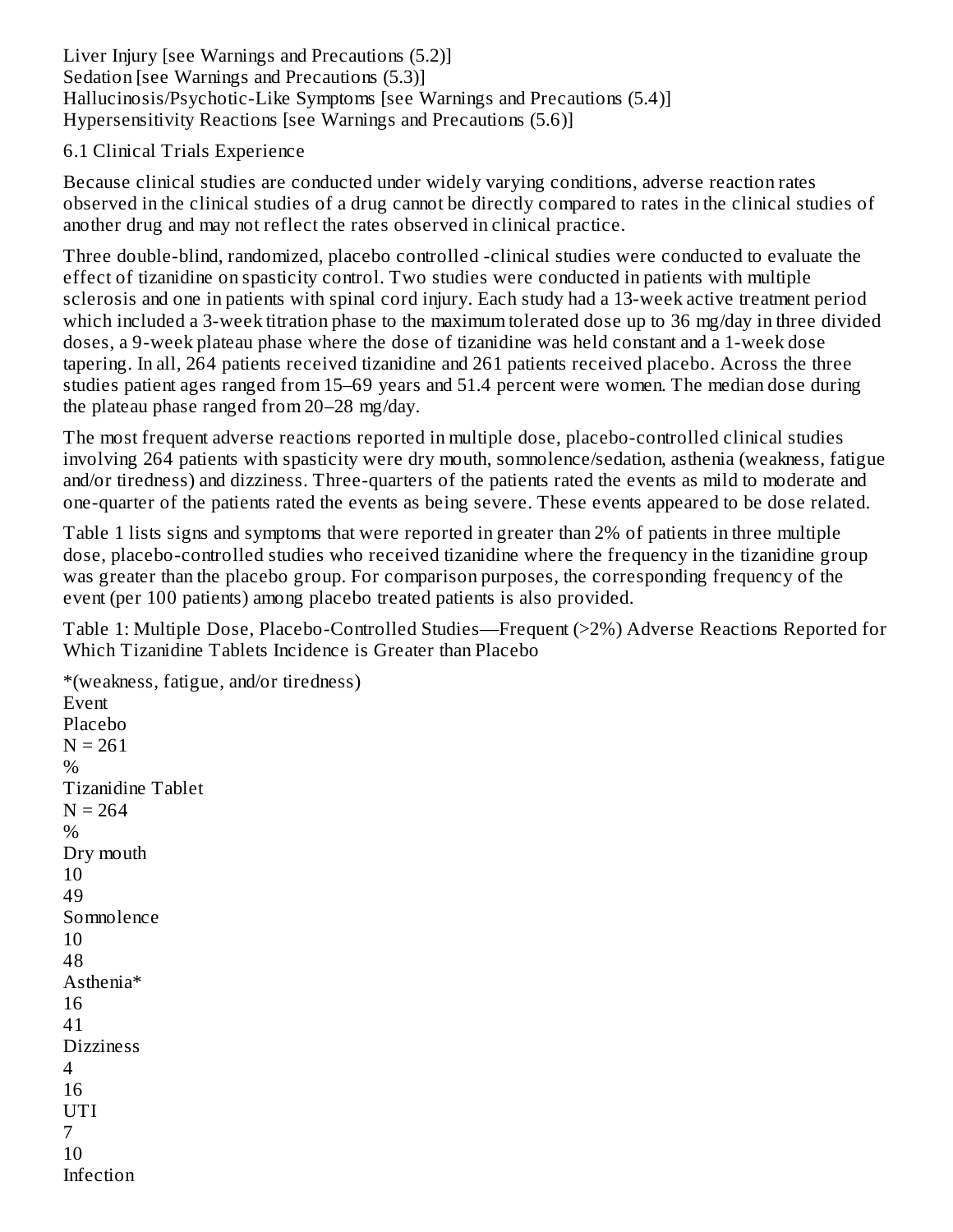```
5
6
Constipation
1
4
Liver test abnormality
2
6
Vomiting
0
3
Speech disorder
0
3
Amblyopia (blurred vision)
<13
Urinary frequency
2
3
Flu symptom
2
3
Dyskinesia
0
3
Nervousness
<13
Pharyngitis
1
3
Rhinitis
2
3
```
In the single dose, placebo-controlled study involving 142 patients with spasticity due to multiple sclerosis (Study 1) [see Clinical Studies (14)], the patients were specifically asked if they had experienced any of the four most common adverse reactions: dry mouth, somnolence (drowsiness), asthenia (weakness, fatigue and/or tiredness) and dizziness. In addition, hypotension and bradycardia were observed. The occurrence of these reactions is summarized in Table 2. Other events were, in general, reported at a rate of 2% or less.

Table 2: Single Dose, Placebo-Controlled Study—Common Adverse Reactions Reported

\*(weakness, fatigue, and/or tiredness) Event Placebo  $N = 48$  $\%$ Tizanidine Tablet,8 mg,  $N = 45$ % Tizanidine Tablet,16 mg,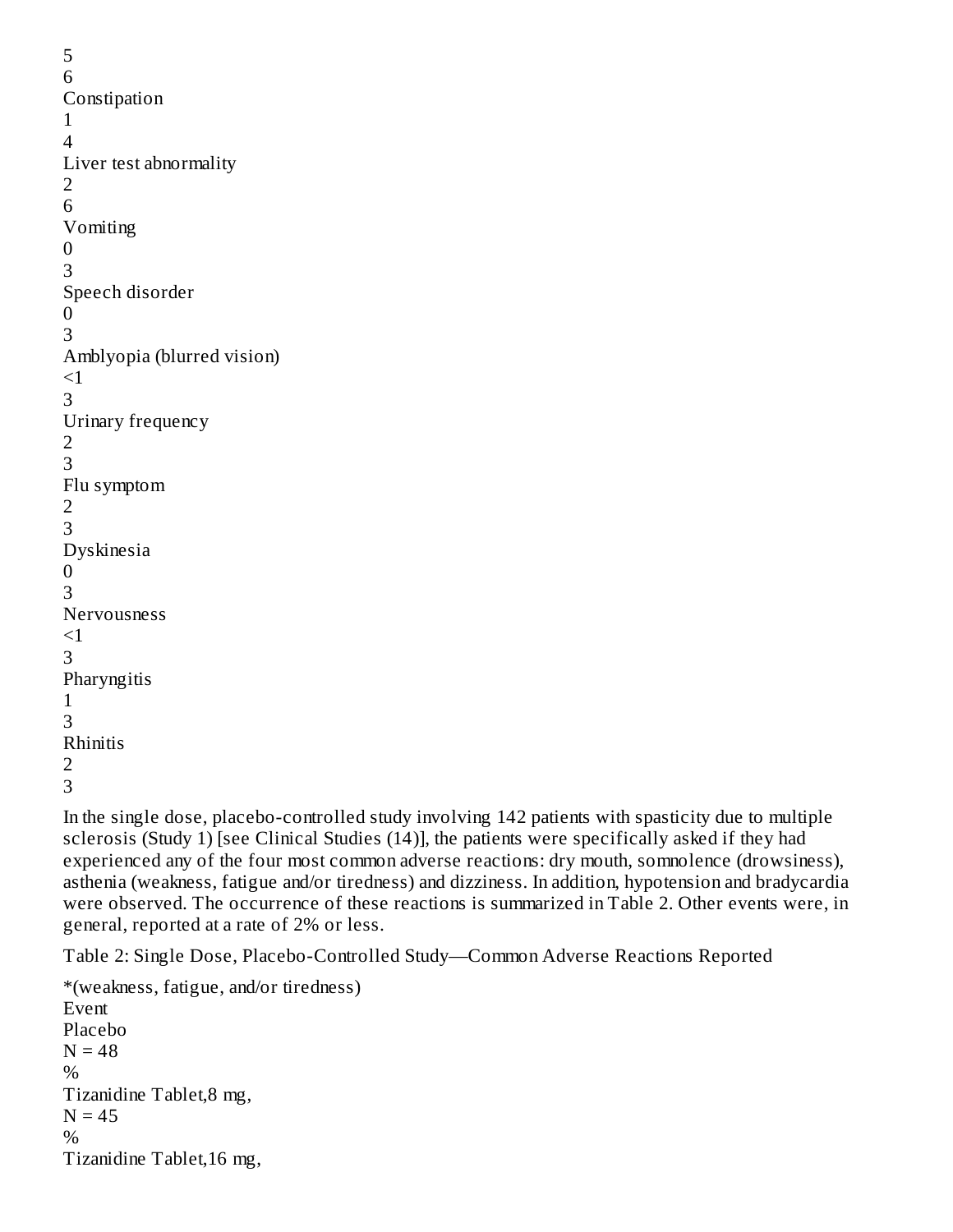6.2 Postmarketing Experience

The following adverse reactions have been identified during post approval use of tizanidine. Because these reactions are reported voluntarily from a population of uncertain size, it is not always possible to reliably estimate their frequency or establish a causal relationship to drug exposure.

Certain events, such as somnolence, dry mouth, hypotension, decreased blood pressure, bradycardia, dizziness, weakness or asthenia, muscle spasms, hallucinations, fatigue, liver function test abnormality and hepatotoxicity, have been observed in post marketing and clinical trials and are discussed in previous sections of this document.

The following adverse reactions have been identified as occurring in the post marketing experience of tizanidine. Based on the information provided regarding these reactions, a causal relationship with tizanidine cannot be entirely excluded. The events are listed in order of decreasing clinical significance; severity in the post marketing setting is not reported.

Stevens Johnson Syndrome Anaphylactic Reaction Exfoliative Dermatitis Ventricular Tachycardia **Hepatitis** Convulsion Depression Arthralgia Paresthesia Rash Tremor

Please review the manufacturer's complete drug information available from the FDA at www.fda.gov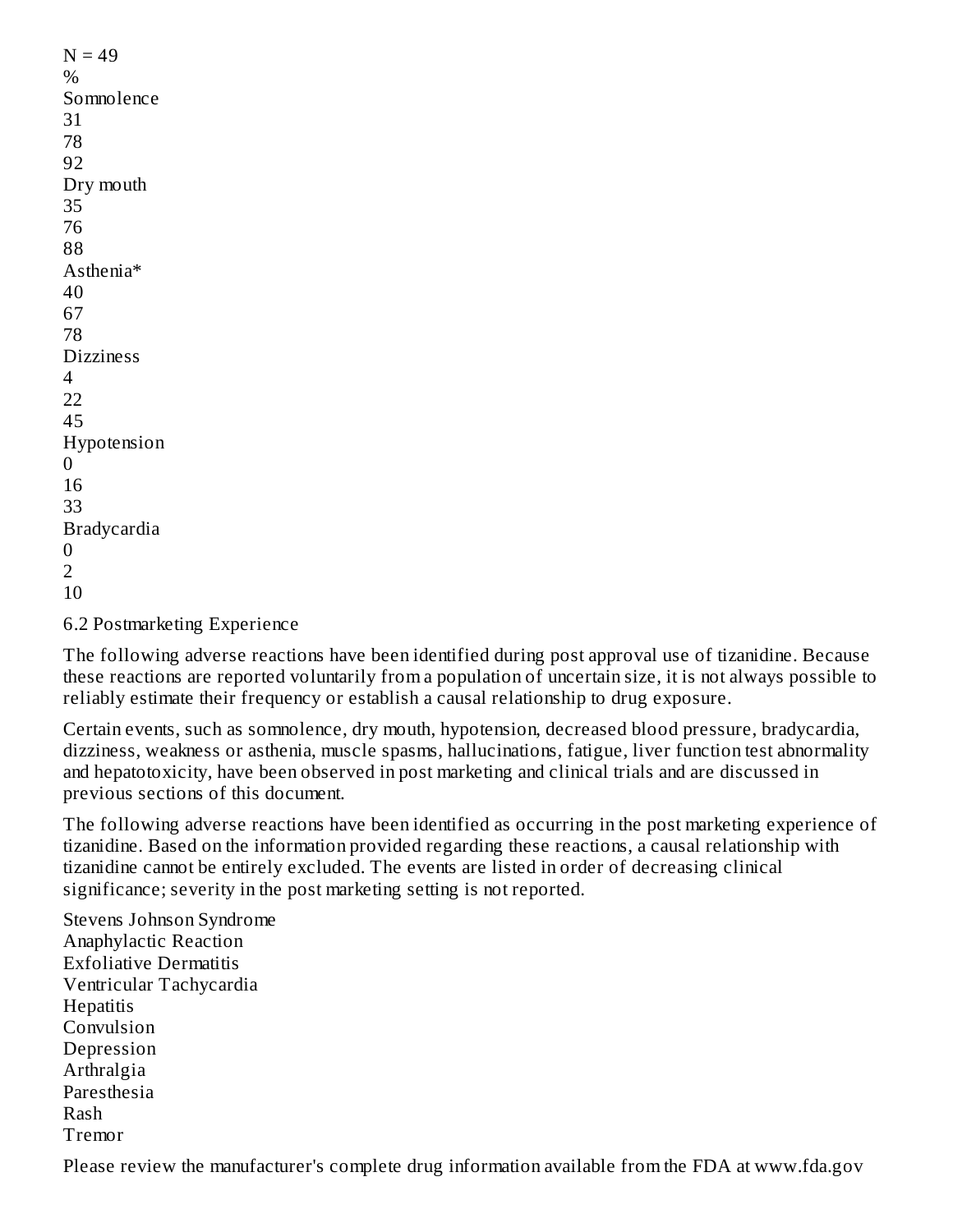Permanent Link: https://dailymed.nlm.nih.gov/dailymed/drugInfo.cfm?setid=a3fa9c69-4baf-44f5-bac4 a19c34b0e1cb

## **Drug Interactions Section**

#### 7.1 Fluvoxamine

Concomitant use of fluvoxamine and tizanidine is contraindicated. Changes in pharmacokinetics of tizanidine when administered with fluvoxamine resulted in significantly decreased blood pressure, increased drowsiness, and increased psychomotor impairment. [see Contraindications (4) and Clinical Pharmacology (12.3)]

### 7.2 Ciprofloxacin

Concomitant use of ciprofoxacin and tizanidine is contraindicated. Changes in pharmacokinetics of tizanidine when administered with ciprofloxacin resulted in significantly decreased blood pressure, increased drowsiness, and increased psychomotor impairment [see Contraindications (4) and Clinical Pharmacology (12.3)]

### 7.3 CYP1A2 Inhibitors other than Fluvoxamine and Ciprofloxacin

Because of potential drug interactions, concomitant use of tizanidine with other CYP1A2 inhibitors, such as zileuton, fluoroquinolones other than strong CYP1A2 inhibitors (which are contraindicated), antiarrythmics (amiodarone, mexiletine, propafenone, and verapamil), cimetidine, famotidine, oral contraceptives, acyclovir, and ticlopidine) should be avoided. If their use is clinically necessary, therapy should be initiated with 2 mg dose and increased in 2–4 mg steps daily based on patient response to therapy. If adverse reactions such as hypotension, bradycardia, or excessive drowsiness occur, reduce or discontinue tizanidine therapy. [see Warnings and Precautions (5.5) and Clinical Pharmacology (12.3)]

#### 7.4 Oral Contraceptives

Concomitant use of tizanidine with oral contraceptives is not recommended. However, if concomitant use is clinically necessary, initiate tizanidine with a single 2 mg dose and increase in 2–4 mg steps daily based on patient response to therapy. If adverse reactions such as hypotension, bradycardia, or excessive drowsiness occur, reduce or discontinue tizanidine therapy. [see Clinical Pharmacology (12.3)]

#### 7.5 Alcohol

Alcohol increases the overall amount of drug in the bloodstream after a dose of tizanidine. This was associated with an increase in adverse reactions of tizanidine. The CNS depressant effects of tizanidine and alcohol are additive. [see Clinical Pharmacology (12.3)]

#### 7.6 Other CNS Depressants

The sedative effects of tizanidine with CNS depressants (e.g., benzodiazepines, opioids, tricyclic antidepressants) may be additive. Monitor patients who take tizanidine with another CNS depressant for symptoms of excess sedation. [see Clinical Pharmacology (12.3)]

#### 7.7 a2-adrenergic agonists

Because hypotensive effects may be cumulative, it is not recommended that tizanidine be used with other  $\alpha$ 2-adrenergic agonists. [see Warnings and Precautions (5.1)]

Please review the manufacturer's complete drug information available from the FDA at www.fda.gov Permanent Link: https://dailymed.nlm.nih.gov/dailymed/drugInfo.cfm?setid=a3fa9c69-4baf-44f5-bac4 a19c34b0e1cb

### **Us e in Specific Populations Section**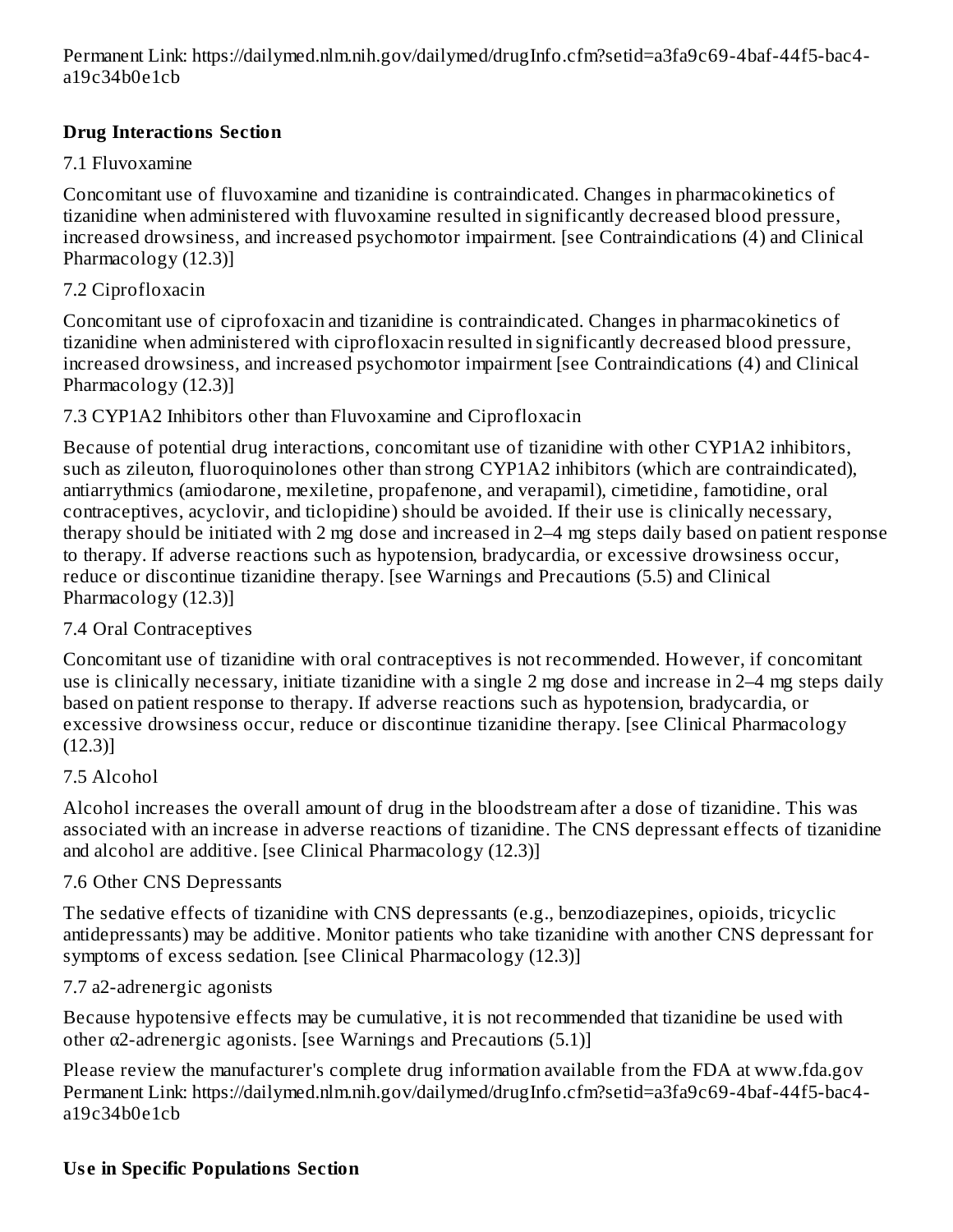### 8.1 Pregnancy

### Pregnancy Category C

Tizanidine has not been studied in pregnant women. Tizanidine should be given to pregnant women only if the benefit outweighs the risk to the unborn fetus. Reproduction studies performed in rats at a dose of 3 mg/kg, equal to the maximum recommended human dose on a mg/m2 basis, and in rabbits at 30 mg/kg, 16 times the maximum recommended human dose on a mg/m2 basis, did not show evidence of teratogenicity. Tizanidine at doses that are equal to and up to 8 times the maximum recommended human dose on a mg/m2 basis increased gestation duration in rats. Prenatal and postnatal pup loss was increased and developmental retardation occurred. Post-implantation loss was increased in rabbits at doses of 1 mg/kg or greater, equal to or greater than 0.5 times the maximum recommended human dose on a mg/m2 basis.

#### 8.3 Nursing mothers

It is not known whether this drug is excreted in human milk. Because many drugs are excreted in human milk, caution should be exercised when tizanidine is administered to a nursing woman.

#### 8.4 Pediatric use

Safety and effectiveness in pediatric patients have not been established.

#### 8.5 Geriatric use

Tizanidine is known to be substantially excreted by the kidney, and the risk of adverse reactions to this drug may be greater in patients with impaired renal function. Because elderly patients are more likely to have decreased renal function, care should be taken in dose selection, and it may be useful to monitor renal function. Clinical studies of tizanidine did not include sufficient numbers of subjects aged 65 and over to determine whether they respond differently than younger subjects. Cross-study comparison of pharmacokinetic data following single dose administration of 6 mg tizanidine showed that younger subjects cleared the drug four times faster than the elderly subjects. In elderly patients with renal insufficiency (creatinine clearance <25 mL/min), tizanidine clearance is reduced by more than 50% compared to healthy elderly subjects; this would be expected to lead to a longer duration of clinical effect. During titration, the individual doses should be reduced. If higher doses are required, individual doses rather than dosing frequency should be increased. Monitor elderly patients because they may have an increased risk for adverse reactions associated with tizanidine.

#### 8.6 Impaired Renal Function

Tizanidine is known to be substantially excreted by the kidney, and the risk of adverse reactions to this drug may be greater in patients with impaired renal function. In patients with renal insufficiency (creatinine clearance < 25 mL/min) clearance was reduced by more than 50%. In these patients, during titration, the individual doses should be reduced. If higher doses are required, individual doses rather than dosing frequency should be increased. These patients should be monitored closely for the onset or increase in severity of the common adverse events (dry mouth, somnolence, asthenia and dizziness) as indicators of potential overdose. [see Dosage and Administration (2.2), Warnings and Precautions (5.7) and Clinical Pharmacology (12.3)]

#### 8.7 Impaired Hepatic Function

The influence of hepatic impairment on the pharmacokinetics of tizanidine has not been evaluated. Because tizanidine is extensively metabolized in the liver, hepatic impairment would be expected to have significant effects on pharmacokinetics of tizanidine. [see Dosing and Administration (2.3), Warnings and Precautions (5.2), and Clinical Pharmacology (12.3)].

Please review the manufacturer's complete drug information available from the FDA at www.fda.gov Permanent Link: https://dailymed.nlm.nih.gov/dailymed/drugInfo.cfm?setid=a3fa9c69-4baf-44f5-bac4 a19c34b0e1cb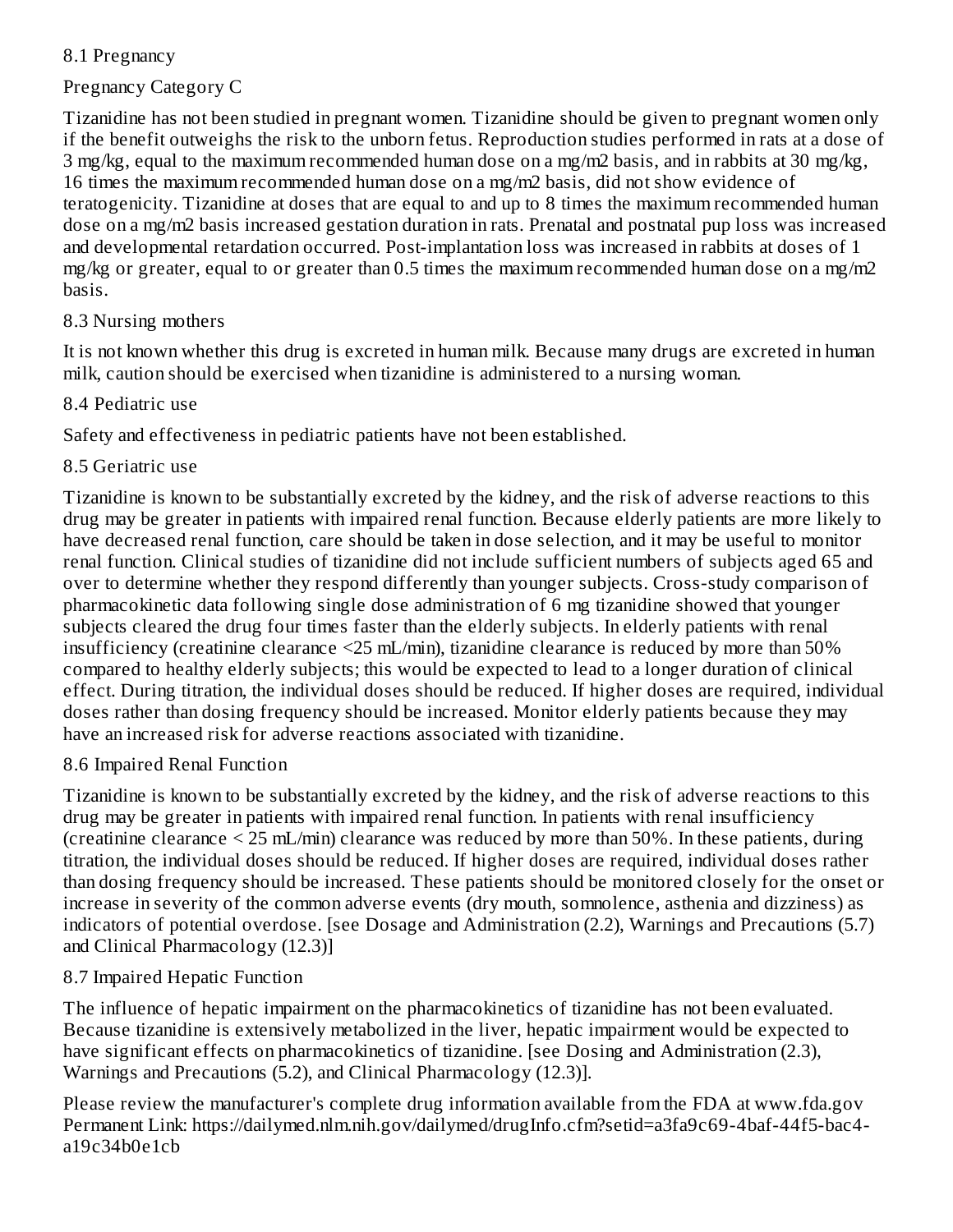#### **Drug Abus e and Dependence Section**

#### 9.2 Abuse

Abuse potential was not evaluated in human studies. Rats were able to distinguish tizanidine from saline in a standard discrimination paradigm, after training, but failed to generalize the effects of morphine, cocaine, diazepam, or phenobarbital to tizanidine.

#### 9.3 Dependence

Tizanidine is closely related to clonidine, which is often abused in combination with narcotics and is known to cause symptoms of rebound upon abrupt withdrawal. Three cases of rebound symptoms on sudden withdrawal of tizanidine have been reported. The case reports suggest that these patients were also misusing narcotics. Withdrawal symptoms included hypertension, tachycardia, hypertonia, tremor, and anxiety. Withdrawal symptoms are more likely to occur in cases where high doses are used, especially for prolonged periods, or with concomitant use of narcotics. If therapy needs to be discontinued, the dose should be decreased slowly to minimize the risk of withdrawal symptoms [see Dosage and Administration (2.2)].

Monkeys were shown to self-administer tizanidine in a dose-dependent manner, and abrupt cessation of tizanidine produced transient signs of withdrawal at doses > 35 times the maximum recommended human dose on a mg/m2 basis. These transient withdrawal signs (increased locomotion, body twitching, and aversive behavior toward the observer) were not reversed by naloxone administration.

Please review the manufacturer's complete drug information available from the FDA at www.fda.gov Permanent Link: https://dailymed.nlm.nih.gov/dailymed/drugInfo.cfm?setid=a3fa9c69-4baf-44f5-bac4 a19c34b0e1cb

#### **Overdosage Section**

A review of the safety surveillance database revealed cases of intentional and accidental tizanidine overdose. Some of the cases resulted in fatality and many of the intentional overdoses were with multiple drugs including CNS depressants. The clinical manifestations of tizanidine overdose were consistent with its known pharmacology. In the majority of cases a decrease in sensorium was observed including lethargy, somnolence, confusion and coma. Depressed cardiac function is also observed including most often bradycardia and hypotension. Respiratory depression is another common feature of tizanidine overdose.

Should overdose occur, basic steps to ensure the adequacy of an airway and the monitoring of cardiovascular and respiratory systems should be undertaken. Tizanidine is a lipid-soluble drug, which is only slightly soluble in water and methanol. Therefore, dialysis is not likely to be an efficient method of removing drug from the body. In general, symptoms resolve within one to three days following discontinuation of tizanidine and administration of appropriate therapy. Due to the similar mechanism of action, symptoms and management of tizanidine overdose are similar to that following clonidine overdose. For the most recent information concerning the management of overdose, contact a poison control center.

Please review the manufacturer's complete drug information available from the FDA at www.fda.gov Permanent Link: https://dailymed.nlm.nih.gov/dailymed/drugInfo.cfm?setid=a3fa9c69-4baf-44f5-bac4 a19c34b0e1cb

#### **Des cription Section**

Tizanidine hydrochloride is a central alpha2-adrenergic agonist. Tizanidine HCl is a white to off-white, fine crystalline powder, which is odorless or with a faint characteristic odor. Tizanidine is slightly soluble in water and methanol; solubility in water decreases as the pH increases. Its chemical name is 5 chloro-4-(2-imidazolin-2-ylamino)-2,1,3-benzothiadiazole monohydrochloride. Tizanidine's molecular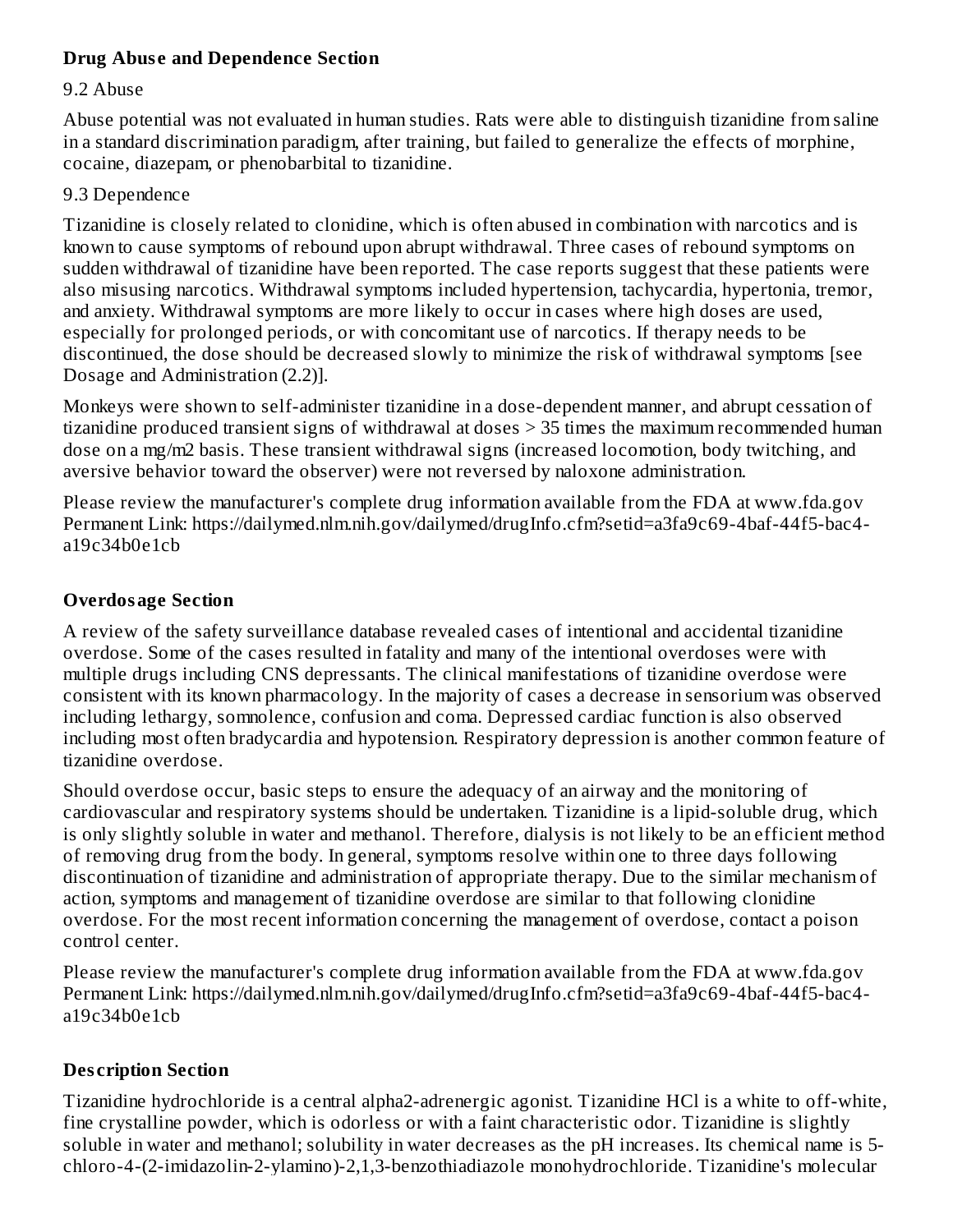formula is C9H8ClN5S-HCl, its molecular weight is 290.2 and its structural formula is: molecular structure

Tizanidine tablets are supplied as 2 mg and 4 mg tablets for oral administration. Tizanidine tablets contain the active ingredient, tizanidine hydrochloride (2.288 mg equivalent to 2 mg tizanidine base and 4.576 mg equivalent to 4 mg tizanidine base), and the inactive ingredients, colloidal silicon dioxide, stearic acid, microcrystalline cellulose and anhydrous lactose.

Please review the manufacturer's complete drug information available from the FDA at www.fda.gov Permanent Link: https://dailymed.nlm.nih.gov/dailymed/drugInfo.cfm?setid=a3fa9c69-4baf-44f5-bac4 a19c34b0e1cb

#### **Clinical Pharmacology Section**

#### 12.1 Mechanism of action

Tizanidine is a central alpha-2-adrenergic receptor agonist and presumably reduces spasticity by increasing presynaptic inhibition of motor neurons. The effects of tizanidine are greatest on polysynaptic pathways. The overall effect of these actions is thought to reduce facilitation of spinal motor neurons.

12.3 Pharmacokinetics

### Absorption and Distribution

Following oral administration, tizanidine is essentially completely absorbed. The absolute oral bioavailability of tizanidine is approximately  $40\%$  (CV = 24%), due to extensive first-pass hepatic metabolism. Tizanidine is extensively distributed throughout the body with a mean steady state volume of distribution of 2.4 L/kg  $(CV = 21%)$  following intravenous administration in healthy adult volunteers. Tizanidine is approximately 30% bound to plasma proteins.

Differences between tizanidine capsules and tizanidine tablets

Tizanidine capsules and tizanidine tablets are bioequivalent to each other under fasting conditions, but not under fed conditions. A single dose of either two 4 mg tablets or two 4 mg capsules was administered under fed and fasting conditions in an open label, four period, randomized crossover study in 96 human volunteers, of whom 81 were eligible for the statistical analysis. Following oral administration of either the tablet or capsule (in the fasted state), peak plasma concentrations of tizanidine occurred 1.0 hours after dosing with a half-life of approximately 2 hours. When two 4 mg tablets were administered with food, the mean maximal plasma concentration was increased by approximately 30%, and the median time to peak plasma concentration was increased by 25 minutes, to 1 hour and 25 minutes. In contrast, when two 4 mg capsules were administered with food, the mean maximal plasma concentration was decreased by 20%, the median time to peak plasma concentration was increased 2 to 3 hours. Consequently, the mean Cmax for the capsule when administered with food is approximately 66% the Cmax for the tablet when administered with food.

Food also increased the extent of absorption for both the tablets and capsules. The increase with the tablet ( $\sim$ 30%) was significantly greater than with the capsule ( $\sim$ 10%). Consequently when each was administered with food, the amount absorbed from the capsule was about 80% of the amount absorbed from the tablet. Administration of the capsule contents sprinkled on applesauce was not bioequivalent to administration of an intact capsule under fasting conditions. Administration of the capsule contents on applesauce resulted in a 15%–20% increase in Cmax and AUC of tizanidine and a 15 minute decrease in the median lag time and time to peak concentration compared to administration of an intact capsule while fasting.

Figure 1: Mean Tizanidine Concentration vs. Time Profiles For Tizanidine Tablets and Capsules ( $2 \times 4$ ) mg) Under Fasted and Fed Conditions

Figure-1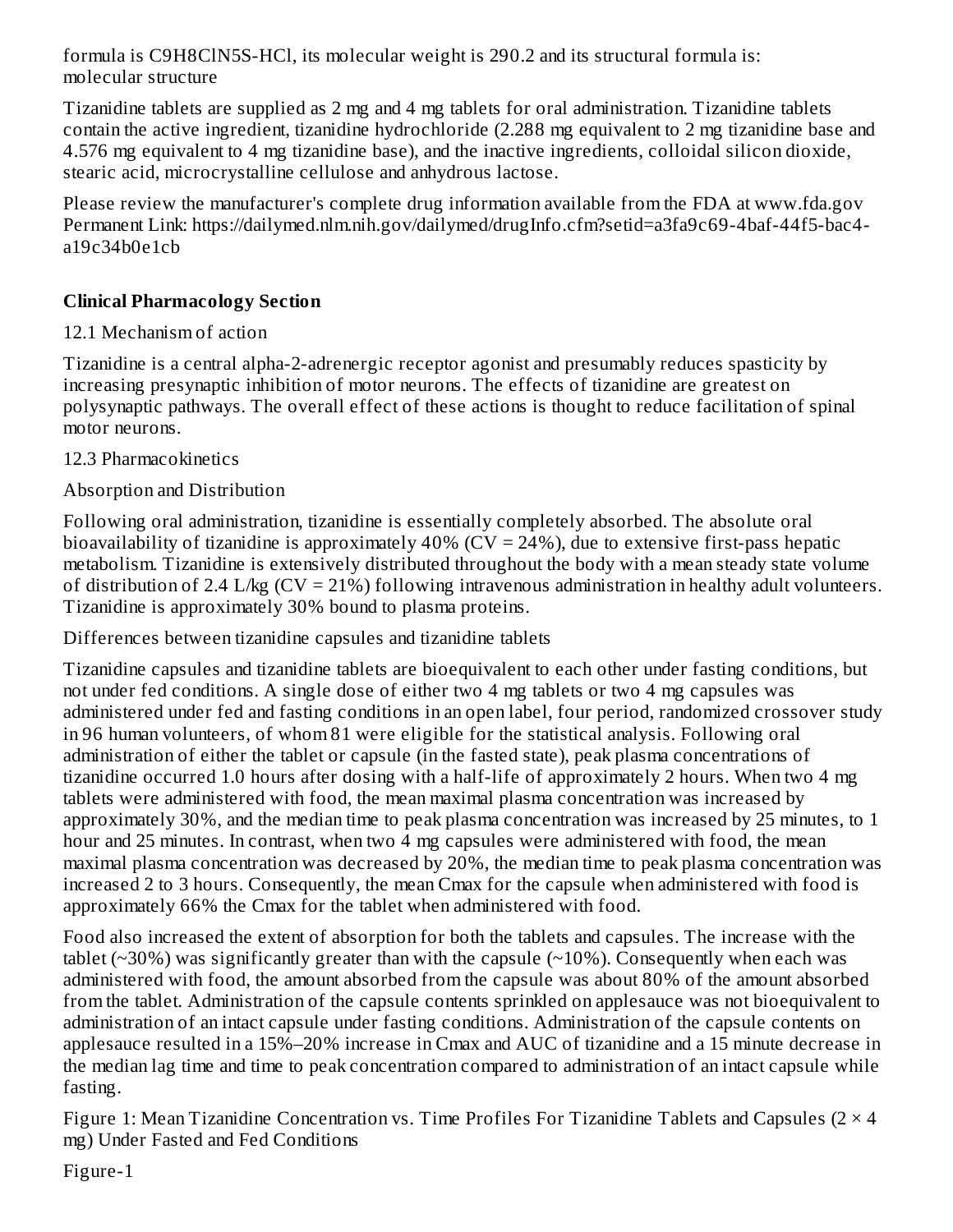#### Metabolism and Excretion

Tizanidine has linear pharmacokinetics over the doses studied in clinical development (1–20 mg). Tizanidine has a half-life of approximately 2.5 hours (CV=33%). Approximately 95% of an administered dose is metabolized. The primary cytochrome P450 isoenzyme involved in tizanidine metabolism is CYP1A2. Tizanidine metabolites are not known to be active; their half-lives range from 20 to 40 hours.

Following single and multiple oral dosing of 14C-tizanidine, an average of 60% and 20% of total radioactivity was recovered in the urine and feces, respectively.

#### Special Populations

### Age Effects

No specific pharmacokinetic study was conducted to investigate age effects. Cross study comparison of pharmacokinetic data following single dose administration of 6 mg tizanidine showed that younger subjects cleared the drug four times faster than the elderly subjects. Tizanidine has not been evaluated in children. [see Use in Specific Populations (8.4, 8.5)]

#### Hepatic Impairment

The influence of hepatic impairment on the pharmacokinetics of tizanidine has not been evaluated. Because tizanidine is extensively metabolized in the liver, hepatic impairment would be expected to have significant effects on pharmacokinetics of tizanidine. Tizanidine is not recommended in this patient population [see Use in Specific Populations (8.7)]

#### Renal Impairment

Tizanidine clearance is reduced by more than 50% in elderly patients with renal insufficiency (creatinine clearance < 25 mL/min) compared to healthy elderly subjects; this would be expected to lead to a longer duration of clinical effect. Tizanidine should be used with caution in renally impaired patients [see Warnings and Precautions (5.7) and Use in Specific Populations (8.6)].

#### Gender Effects

No specific pharmacokinetic study was conducted to investigate gender effects. Retrospective analysis of pharmacokinetic data, however, following single and multiple dose administration of 4 mg tizanidine showed that gender had no effect on the pharmacokinetics of tizanidine.

#### Race Effects

Pharmacokinetic differences due to race have not been studied.

### Drug Interactions

### CYP1A2 Inhibitors

The interaction between tizanidine and either fluvoxamine or ciprofloxacin is most likely due to inhibition of CYP1A2 by fluvoxamine or ciprofloxacin. The effect of fluvoxamine on the pharmacokinetics of a single 4 mg dose of tizanidine was studied in 10 healthy subjects. The Cmax, AUC, and half-life of tizanidine increased by 12- fold, 33-fold, and 3-fold, respectively. The effect of ciprofloxacin on the pharmacokinetics of a single 4 mg dose of tizanidine was studied in 10 healthy subjects. The Cmax and AUC of tizanidine increased by 7-fold and 10-fold, respectively. [see Contraindications (4)]

Although there have been no clinical studies evaluating the effects of other CYP1A2 inhibitors on tizanidine, other CYP1A2 inhibitors, such as zileuton, other fluoroquinolones, antiarrythmics (amiodarone, mexiletine, propafenone and verapamil), cimetidine, famotidine oral contraceptives, acyclovir and ticlopidine, may also lead to substantial increases in tizanidine blood concentrations [see Warnings and Precautions (5.5)].

In vitro studies of cytochrome P450 isoenzymes using human liver microsomes indicate that neither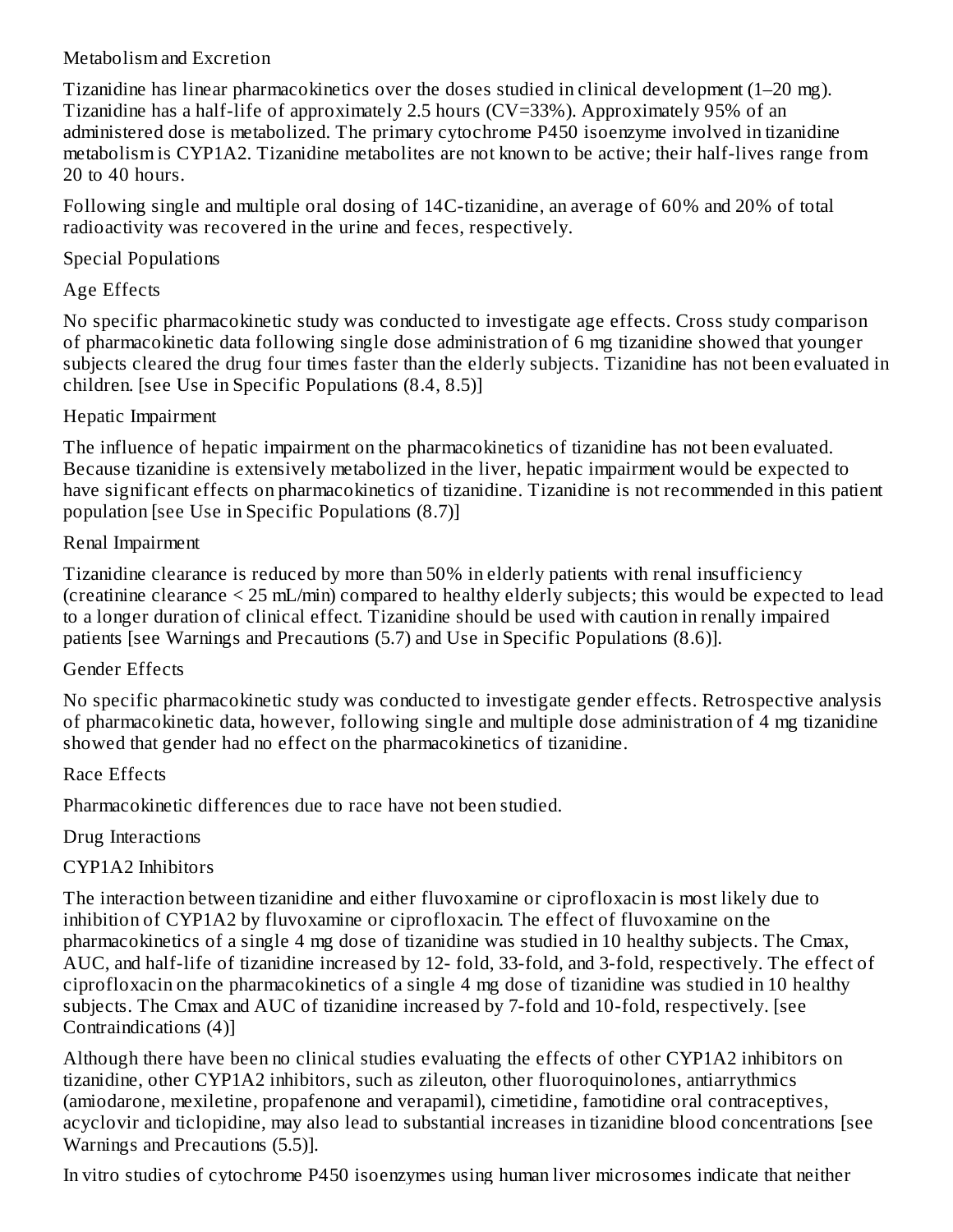tizanidine nor the major metabolites are likely to affect the metabolism of other drugs metabolized by cytochrome P450 isoenzymes.

Oral Contraceptives

No specific pharmacokinetic study was conducted to investigate interaction between oral contraceptives and tizanidine. Retrospective analysis of population pharmacokinetic data following single and multiple dose administration of 4 mg tizanidine, however, showed that women concurrently taking oral contraceptives had 50% lower clearance of tizanidine compared to women not on oral contraceptives [see Warnings and Precautions (5.5)].

### Acetaminophen

Tizanidine delayed the Tmax of acetaminophen by 16 minutes. Acetaminophen did not affect the pharmacokinetics of tizanidine.

## Alcohol

Alcohol increased the AUC of tizanidine by approximately 20%, while also increasing its Cmax by approximately 15%. This was associated with an increase in side effects of tizanidine. The CNS depressant effects of tizanidine and alcohol are additive.

Please review the manufacturer's complete drug information available from the FDA at www.fda.gov Permanent Link: https://dailymed.nlm.nih.gov/dailymed/drugInfo.cfm?setid=a3fa9c69-4baf-44f5-bac4 a19c34b0e1cb

## **Nonclinical Toxicology Section**

13.1 Carcinogenesis, mutagenesis, impairment of fertility

Carcinogenesis

Tizanidine was administered to mice for 78 weeks at oral doses up to 16 mg/kg/day, which is 2 times the maximum recommended human dose (MRHD) on a mg/m2 basis. Tizanidine was administered to rats for 104 weeks at oral doses up to 9 mg/kg/day, which is 2.5 times the MRHD on a mg/m2 basis. There was no increase in tumors in either species.

### Mutagenesis

Tizanidine was negative in in vitro (bacterial reverse mutation [Ames], mammalian gene mutation, and chromosomal aberration test in mammalian cells) and in vivo (bone marrow micronucleus, and cytogenetics) assay.

### Impairment of fertility

Oral administration of tizanidine resulted in reduced fertility in male and female rats following doses of 30 and 10 mg/kg/day, respectively. No effect on fertility was observed at doses of 10 (male) and 3 (female) mg/kg/day, which are approximately 8 and 3 times, respectively, the MRHD on a mg/m2 basis).

Please review the manufacturer's complete drug information available from the FDA at www.fda.gov Permanent Link: https://dailymed.nlm.nih.gov/dailymed/drugInfo.cfm?setid=a3fa9c69-4baf-44f5-bac4 a19c34b0e1cb

## **Clinical Studies Section**

Tizanidine's capacity to reduce increased muscle tone associated with spasticity was demonstrated in two adequate and well controlled studies in patients with multiple sclerosis or spinal cord injury (Studies 1 and 2).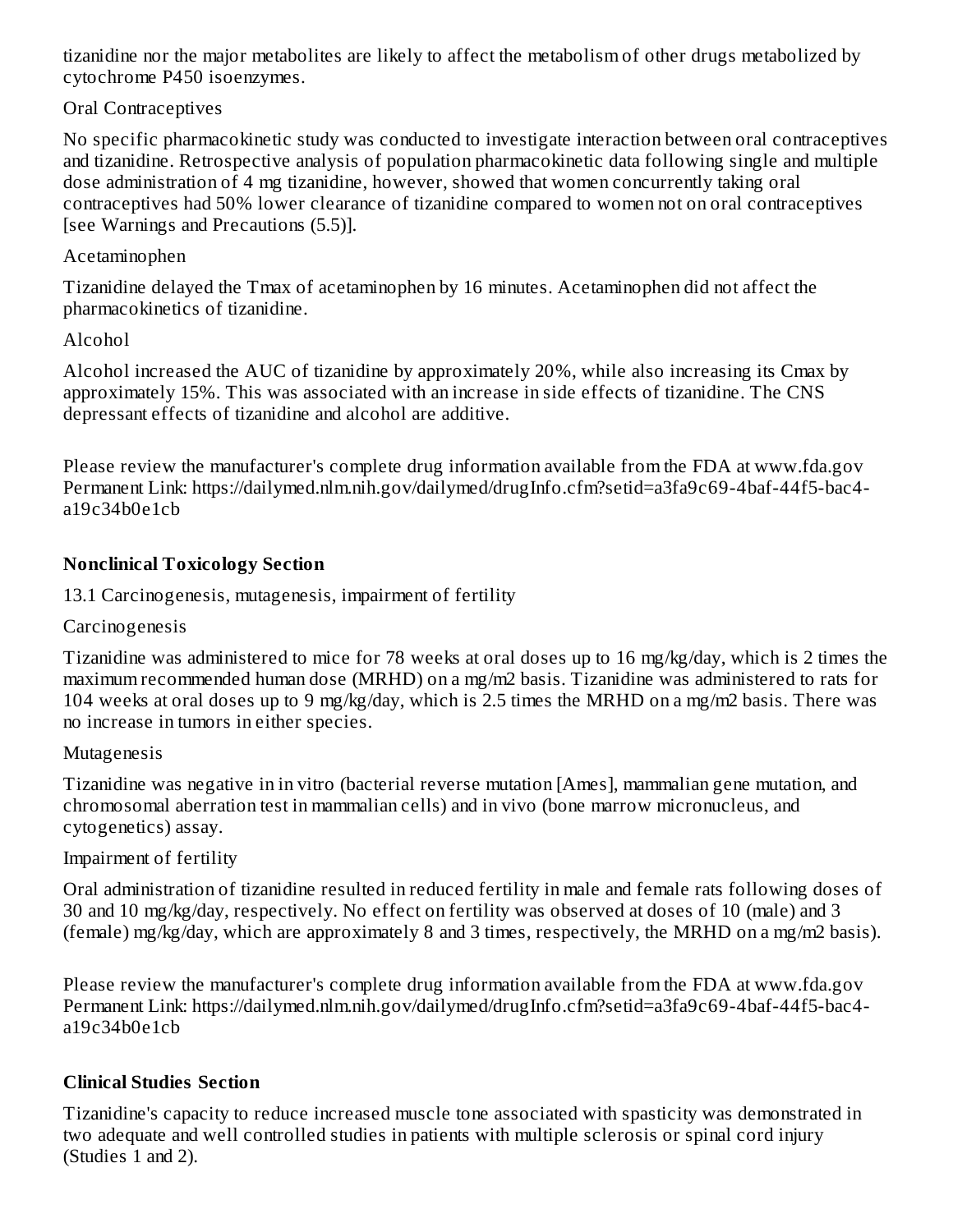Single-Dose Study in Patients with Multiple Sclerosis with Spasticity

In Study 1, patients with multiple sclerosis were randomized to receive single oral doses of drug or placebo. Patients and assessors were blind to treatment assignment and efforts were made to reduce the likelihood that assessors would become aware indirectly of treatment assignment (e.g., they did not provide direct care to patients and were prohibited from asking questions about side effects). In all, 140 patients received placebo, 8 mg or 16 mg of tizanidine.

Response was assessed by physical examination; muscle tone was rated on a 5 point scale (Ashworth score), with a score of 0 used to describe normal muscle tone. A score of 1 indicated a slight spastic catch while a score of 2 indicated more marked muscle resistance. A score of 3 was used to describe considerable increase in tone, making passive movement difficult. A muscle immobilized by spasticity was given a score of 4. Spasm counts were also collected.

Assessments were made at 1, 2, 3 and 6 hours after treatment. A statistically significant reduction of the Ashworth score for tizanidine compared to placebo was detected at 1, 2 and 3 hours after treatment. Figure 2 below shows a comparison of the mean change in muscle tone from baseline as measured by the Ashworth scale. The greatest reduction in muscle tone was 1 to 2 hours after treatment. By 6 hours after treatment, muscle tone in the 8 and 16 mg tizanidine groups was indistinguishable from muscle tone in placebo treated patients. Within a given patient, improvement in muscle tone was correlated with plasma concentration. Plasma concentrations were variable from patient to patient at a given dose. Although 16 mg produced a larger effect, adverse events including hypotension were more common and more severe than in the 8 mg group. There were no differences in the number of spasms occurring in each group.

Figure 2: Single Dose Study—Mean Change in Muscle Tone from Baseline as Measured by the Ashworth Scale ± 95% Confidence Interval (A Negative Ashworth Score Signifies an Improvement in Muscle Tone from Baseline)

Figure 3

Seven-Week Study in Patients with Spinal Cord Injury with Spasticity

In a 7-week study (Study 2), 118 patients with spasticity secondary to spinal cord injury were randomized to either placebo or tizanidine. Steps similar to those taken in the first study were employed to ensure the integrity of blinding.

Patients were titrated over 3 weeks up to a maximum tolerated dose or 36 mg daily given in three unequal doses (e.g., 10 mg given in the morning and afternoon and 16 mg given at night). Patients were then maintained on their maximally tolerated dose for 4 additional weeks (i.e., maintenance phase). Throughout the maintenance phase, muscle tone was assessed on the Ashworth scale within a period of 2.5 hours following either the morning or afternoon dose. The number of daytime spasms was recorded daily by patients.

At endpoint (the protocol-specified time of outcome assessment), there was a statistically significant reduction in muscle tone and frequency of spasms in the tizanidine treated group compared to placebo. The reduction in muscle tone was not associated with a reduction in muscle strength (a desirable outcome) but also did not lead to any consistent advantage of tizanidine treated patients on measures of activities of daily living. Figure 3 below shows a comparison of the mean change in muscle tone from baseline as measured by the Ashworth scale.

Figure 3: Seven Week Study—Mean Change in Muscle Tone 0.5–2.5 Hours After Dosing as Measured by the Ashworth Scale  $\pm$  95% Confidence Interval (A Negative Ashworth Score Signifies an Improvement in Muscle Tone from Baseline) Figure 4

Please review the manufacturer's complete drug information available from the FDA at www.fda.gov Permanent Link: https://dailymed.nlm.nih.gov/dailymed/drugInfo.cfm?setid=a3fa9c69-4baf-44f5-bac4-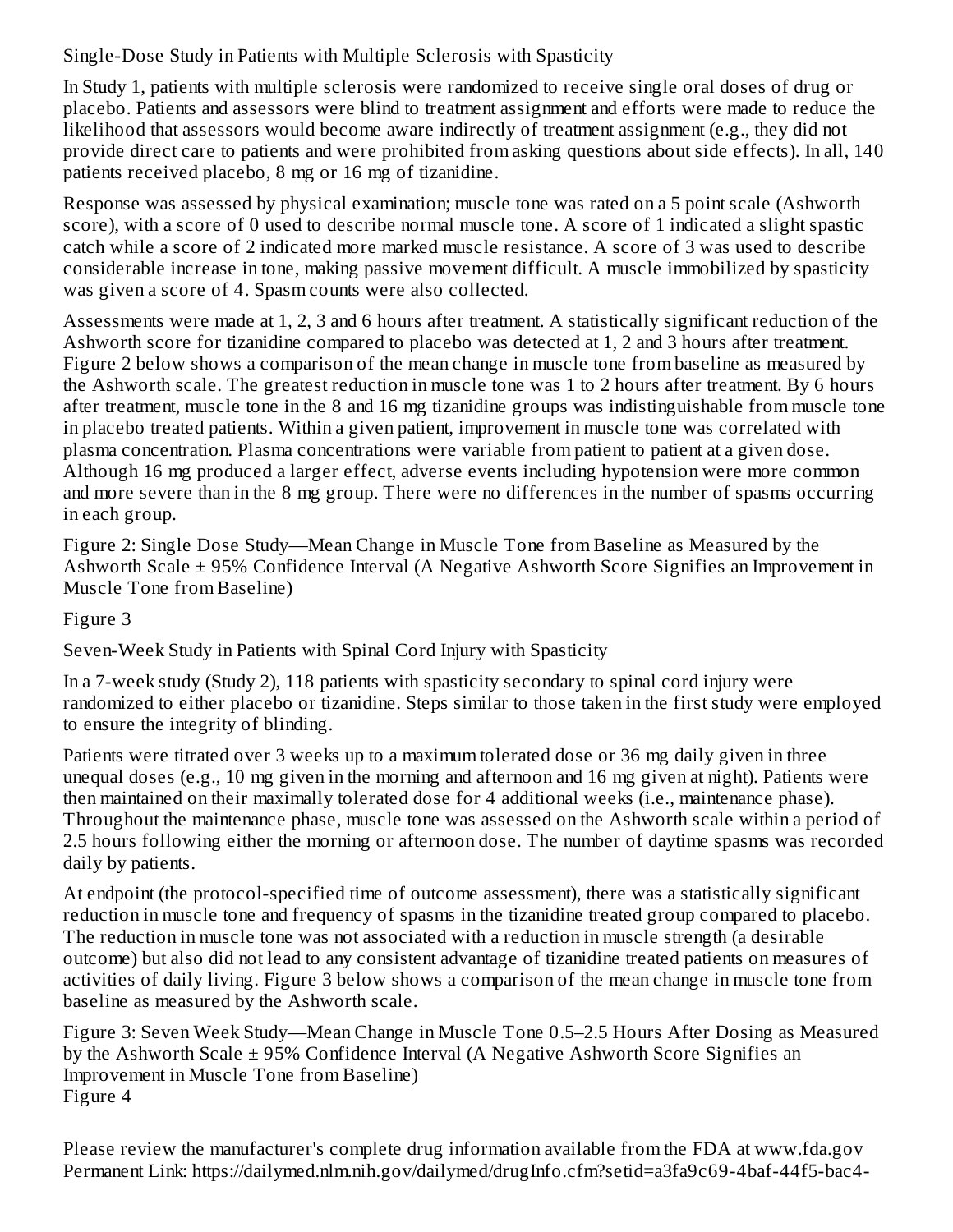#### **How Supplied Section**

16.2 Tizanidine Tablets

Tizanidine (tizanidine hydrochloride) tablets USP are available as white to off-white, round, flat, bevel edged uncoated tablets containing 2 mg or 4 mg of tizanidine.

Tizanidine tablets USP 2 mg are debossed with "U" and "168" on one side and bisecting score on other side.

Bottles of 150: NDC 29300-168-15

Bottles of 500: NDC 29300-168-05

Bottles of 1000: NDC 29300-168-10

Tizanidine tablets USP 4 mg are debossed with "U" and "169" on one side and quadrisecting score on other side.

Bottles of 150: NDC 29300-169-15

Bottles of 300: NDC 29300-169-03

Bottles of 500: NDC 29300-169-05

Bottles of 1000: NDC 29300-169-10

Store at 20° to 25°C (68° to 77°F) [see USP Controlled Room Temperature].

Dispense in tight, light-resistant container [see USP].

Please review the manufacturer's complete drug information available from the FDA at www.fda.gov Permanent Link: https://dailymed.nlm.nih.gov/dailymed/drugInfo.cfm?setid=a3fa9c69-4baf-44f5-bac4 a19c34b0e1cb

#### **Patient Couns eling Information**

#### Serious Drug Interactions

Advise patients they should not take tizanidine if they are taking fluvoxamine or ciprofloxacin because of the increased risk of serious adverse reactions including severe lowering of blood pressure and sedation. Instruct patients to inform their physicians or pharmacists when they start or stop taking any medication because of the risks associated with interaction between tizanidine and other medicines.

#### Tizanidine Dosing

Tell patients to take tizanidine exactly as prescribed (consistently either with or without food) and not to switch between tablets and capsules. Inform patients that they should not take more tizanidine than prescribed because of the risk of adverse events at single doses greater than 8 mg or total daily doses greater than 36 mg. Tell patients that they should not suddenly discontinue tizanidine, because rebound hypertension and tachycardia may occur.

#### Effects of tizanidine

Warn patients that they may experience hypotension and to be careful when changing from a lying or sitting to a standing position. Tell patients that tizanidine may cause them to become sedated or somnolent and they should be careful when performing activities that require alertness, such as driving a vehicle or operating machinery. Tell patients that the sedation may be additive when tizanidine is taken in conjunction with drugs (baclofen, benzodiazepines) or substances (e.g., alcohol) that act as CNS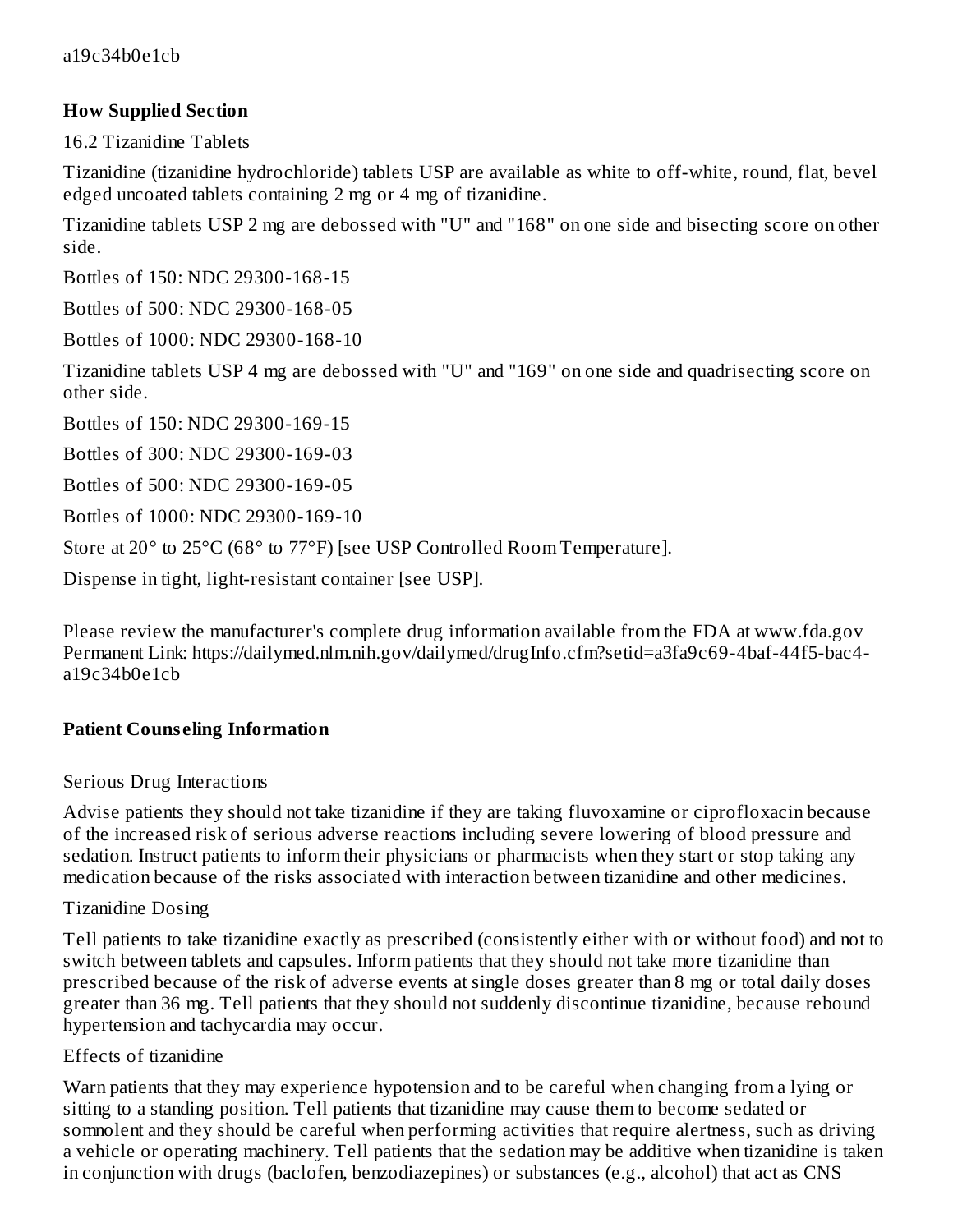depressants. Remind patients that if they depend on their spasticity to sustain posture and balance in locomotion, or whenever spasticity is utilized to obtain increased function, that tizanidine decreases spasticity and caution should be used.

Manufactured by:

UNICHEM LABORATORIES LTD.

Pilerne Ind. Estate,

Pilerne, Bardez, Goa 403511, India

Marketed by: Unichem Pharmaceuticals (USA), Inc.

Hasbrouck Heights, NJ 07604

05-R-06/2016

13008667

Repackaged by: Northwind Pharmaceuticals, LLC

Indianapolis, IN 46256

Please review the manufacturer's complete drug information available from the FDA at www.fda.gov Permanent Link: https://dailymed.nlm.nih.gov/dailymed/drugInfo.cfm?setid=a3fa9c69-4baf-44f5-bac4 a19c34b0e1cb

#### **Package Label.Principal Display Panel**

NDC: 51655-741-26 MFG: 29300-169-10 Tizanidine HCl 4mg 90 Tablets Rx Only Lot #: Exp. Date: Each tablet contains: 4.576 mg tizanidine hydrochloride USP equivalent to 4 mg tizanidine base. Dosage: See prescribing information. Store at 68-77 degrees F. Dispense in tight, light-resistant container. Keep out of the reach of children. Medication guide is found at www.fda.gov/drugs/drugsafety/ucm085729 Mfg. By: Unichem Laboratories Ltd., Pilerne Ind. Estate, Pilerne, Bardez, Goa 403 511, India Mkt. By: Unichem Pharmaceuticals (USA), Inc., Hasbrouck Heights, NJ 07604 Lot: Repackaged by: Northwind Pharmaceuticals, Indianapolis, IN 46256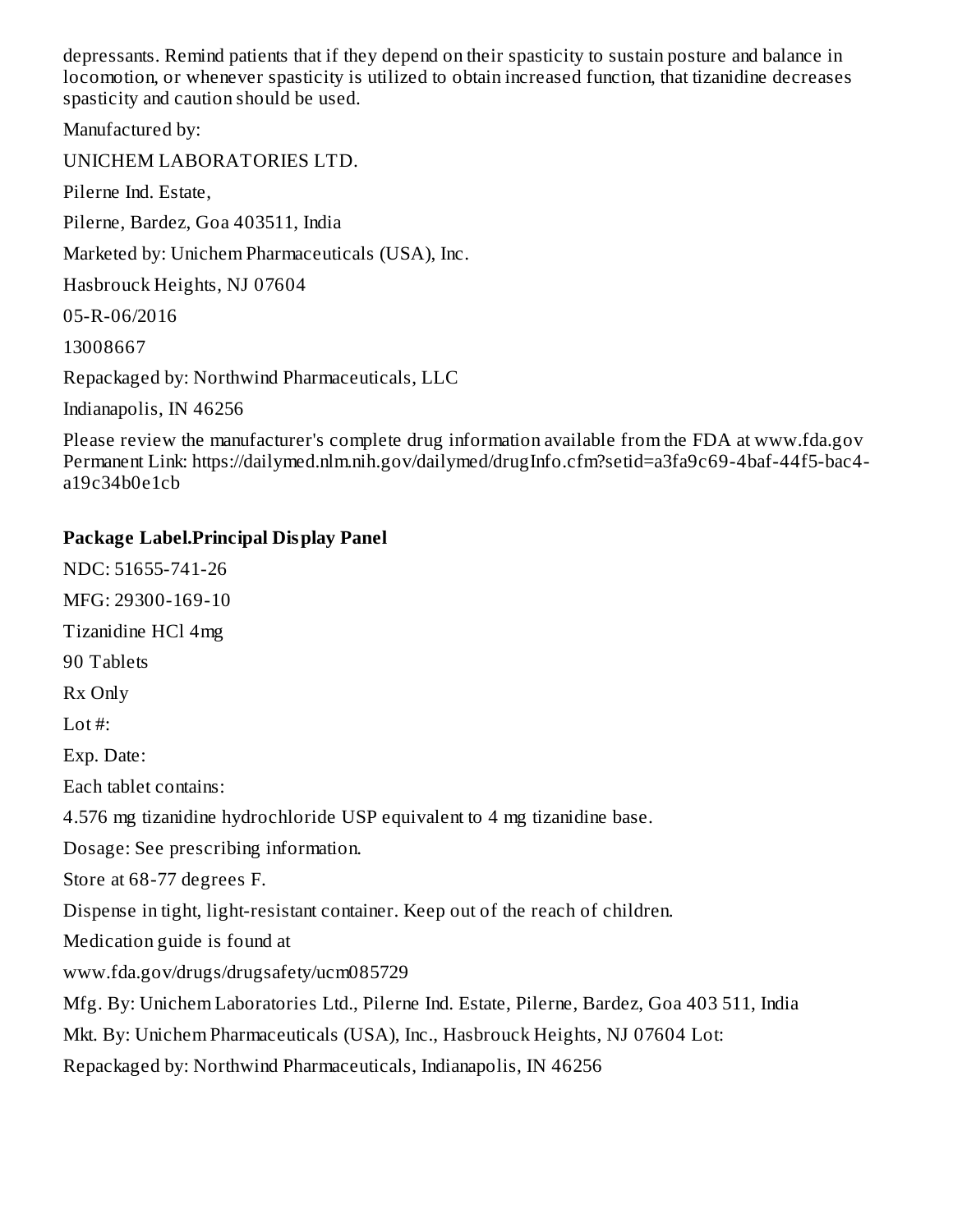| NDC: 51655-741-26<br>LCN#: 1<br>Rev. 2<br>MFG: 29300-169-10<br><b>Tizanidine HCI 4mg</b> |                                                                                                                                                                            |  |                                                                                                                                                                                                                                                                        | $\frac{1}{2}$ | Ξ |
|------------------------------------------------------------------------------------------|----------------------------------------------------------------------------------------------------------------------------------------------------------------------------|--|------------------------------------------------------------------------------------------------------------------------------------------------------------------------------------------------------------------------------------------------------------------------|---------------|---|
| <b>90 Tablets</b><br><b>Rx Only</b>                                                      | Fach tablet contains:<br>4.576 mg tizanidine hydrochloride USP<br>equivalent to 4 mg tizanidine base.<br>Dosage: See prescribing information.<br>Store at 68-77 degrees F. |  | Medication quide is found at<br>www.fda.cow/drugs/drugsafety/ucm085729<br>Mfg. By: Unichem Laboratories Ltd., Pileme Ind.<br>Estate, Pilerne, Bardez, Goa 403 511, India<br>Mid Ry. Unichem Pharmaceuticals (USA). Inc.<br>Hasbrouck Heights, NJ 07604 Lotal GTEH16073 |               |   |
| Lot #: UT48510001<br>Exp.Date: 09/2018                                                   | Dispense in tight, light-resistant<br>container. Keep out of the reach of<br>chédren                                                                                       |  | Repackaged By: Northwind Pharmaceuticals.<br>Indianapolis, IN 46256                                                                                                                                                                                                    |               |   |

| <b>TIZANIDINE HCL</b>                           |                                                    |                                                                              |  |                             |                   |                              |                           |  |
|-------------------------------------------------|----------------------------------------------------|------------------------------------------------------------------------------|--|-----------------------------|-------------------|------------------------------|---------------------------|--|
| tizanidine hcl tablet                           |                                                    |                                                                              |  |                             |                   |                              |                           |  |
|                                                 |                                                    |                                                                              |  |                             |                   |                              |                           |  |
| <b>Product Information</b>                      |                                                    |                                                                              |  |                             |                   |                              |                           |  |
| Product Type                                    |                                                    | HUMAN PRESCRIPTION DRUG                                                      |  | Item Code (Source)          |                   | NDC:51655-741(NDC:29300-169) |                           |  |
| <b>Route of Administration</b>                  |                                                    | ORAL                                                                         |  |                             |                   |                              |                           |  |
|                                                 |                                                    |                                                                              |  |                             |                   |                              |                           |  |
|                                                 |                                                    |                                                                              |  |                             |                   |                              |                           |  |
| <b>Active Ingredient/Active Moiety</b>          |                                                    |                                                                              |  |                             |                   |                              |                           |  |
|                                                 | <b>Ingredient Name</b><br><b>Basis of Strength</b> |                                                                              |  |                             |                   |                              | Strength                  |  |
|                                                 |                                                    | TIZANIDINE HYDRO CHLORIDE (UNII: B53E3NMY5C) (TIZANIDINE - UNII:6 AI06C00GW) |  |                             | <b>TIZANIDINE</b> |                              | 4 <sub>mg</sub>           |  |
|                                                 |                                                    |                                                                              |  |                             |                   |                              |                           |  |
|                                                 |                                                    |                                                                              |  |                             |                   |                              |                           |  |
| <b>Inactive Ingredients</b>                     |                                                    |                                                                              |  |                             |                   |                              |                           |  |
| <b>Ingredient Name</b>                          |                                                    |                                                                              |  |                             |                   | Strength                     |                           |  |
|                                                 | <b>ANHYDRO US LACTOSE (UNII: 3SY5LH9PMK)</b>       |                                                                              |  |                             |                   |                              |                           |  |
| CELLULOSE, MICRO CRYSTALLINE (UNII: OP1R32D61U) |                                                    |                                                                              |  |                             |                   |                              |                           |  |
| <b>SILICON DIO XIDE (UNII: ETJ7Z6 XBU4)</b>     |                                                    |                                                                              |  |                             |                   |                              |                           |  |
| STEARIC ACID (UNII: 4ELV7Z65AP)                 |                                                    |                                                                              |  |                             |                   |                              |                           |  |
|                                                 |                                                    |                                                                              |  |                             |                   |                              |                           |  |
|                                                 |                                                    |                                                                              |  |                             |                   |                              |                           |  |
| <b>Product Characteristics</b>                  |                                                    |                                                                              |  |                             |                   |                              |                           |  |
| Color                                           | white (White to off white)                         |                                                                              |  | <b>Score</b>                |                   |                              | 4 pieces                  |  |
| <b>Shape</b>                                    | <b>ROUND</b>                                       |                                                                              |  | <b>Size</b>                 |                   | $10 \,\mathrm{mm}$           |                           |  |
| <b>Flavor</b>                                   |                                                    |                                                                              |  | <b>Imprint Code</b>         |                   | U;169                        |                           |  |
| <b>Contains</b>                                 |                                                    |                                                                              |  |                             |                   |                              |                           |  |
|                                                 |                                                    |                                                                              |  |                             |                   |                              |                           |  |
| Packaging                                       |                                                    |                                                                              |  |                             |                   |                              |                           |  |
| <b>Item Code</b><br>#                           |                                                    | <b>Package Description</b>                                                   |  | <b>Marketing Start Date</b> |                   |                              | <b>Marketing End Date</b> |  |
| 1 NDC:51655-741-26                              |                                                    | 90 in 1 BOTTLE; Type 0: Not a Combination Product                            |  | 01/25/2017                  |                   |                              |                           |  |
|                                                 |                                                    |                                                                              |  |                             |                   |                              |                           |  |